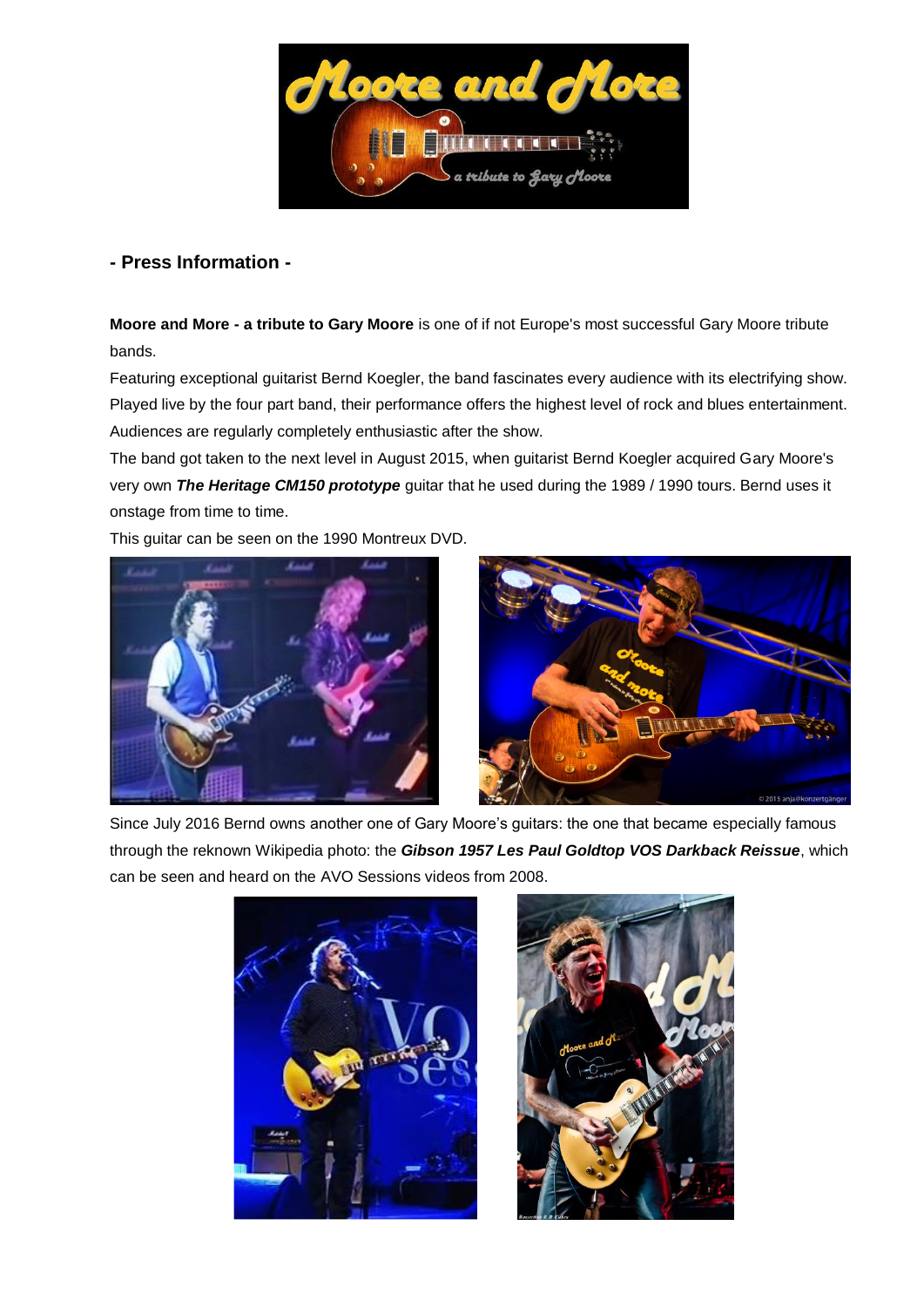Since January 2016 keyboard player and singer Frank Altpeter uses the instruments and original soundpatches, Neil Carter used on Gary Moore's last tour in Montreux 2010.

The band is continuously supported by **Neil Carter**, original keyboard-player, guitarist and singer of the Gary Moore band during the rock era in the 1980s and in 2010. Therefor the band is able to re-create the songs as close to the originals as possible.





**Moore and More** authentically re-create Gary Moore's diverse compositions as well as his virtuoso guitar work.

This earned the band appreciation by rock and blues fans.

Their many concerts take place in clubs, halls and open air venues and always find the audience enthusiastic.

**Moore and More's** extensive repertoire features all his hits like *Still Got The Blues*, *Walking By Myself*, *Parisienne Walkways*, *Friday On My Mind*, *Over The Hills And Far Away*, as well as numerous others from his 35-year career - but also less known titles from his time with *Colosseum II, Thin Lizzy,* the *Greg Lake Band* and *BBM*, that surely will electrify connoisseurs and fans.

The existing rock and blues sets are continuously expanded and varied.

Therefor every gig is a new exciting experience.

This way **Moore and More** have been able to build up a devoted fan base, that follows their gigs.

## **The members of Moore and More are:**

**Bernd Koegler (guitars, vocals)** - the exceptional guitarist who lets one believe Gary Moore is on stage again - if you keep your eyes closed ;-)

At the same time he is the figurehead of the band: no-one celebrates rock and blues the way he does it now on Gary's very own guitar.

**Frank Altpeter (lead vocals, keyboards)** - the band's powerful voice, strong or sensitive and soft, always reflecting the song's mood.

At the same time he provides the diverse arrangements for Gary's rock and blues titles, using the 2010 original sounds and instruments of Neil Carter.

**Oliver Wolke (drums)** - has had a long career playing in numerous bands.

No matter which style: Blues or Rock, he will always lay a solid foundation to the band's rhythm section.

**Jochen Reinsberg (bass)** - an experienced bass player whos passion is the groove. Together with Reiner Heinzen he delivers an inimitable foundation to Bernd's extraordinary guitar work.